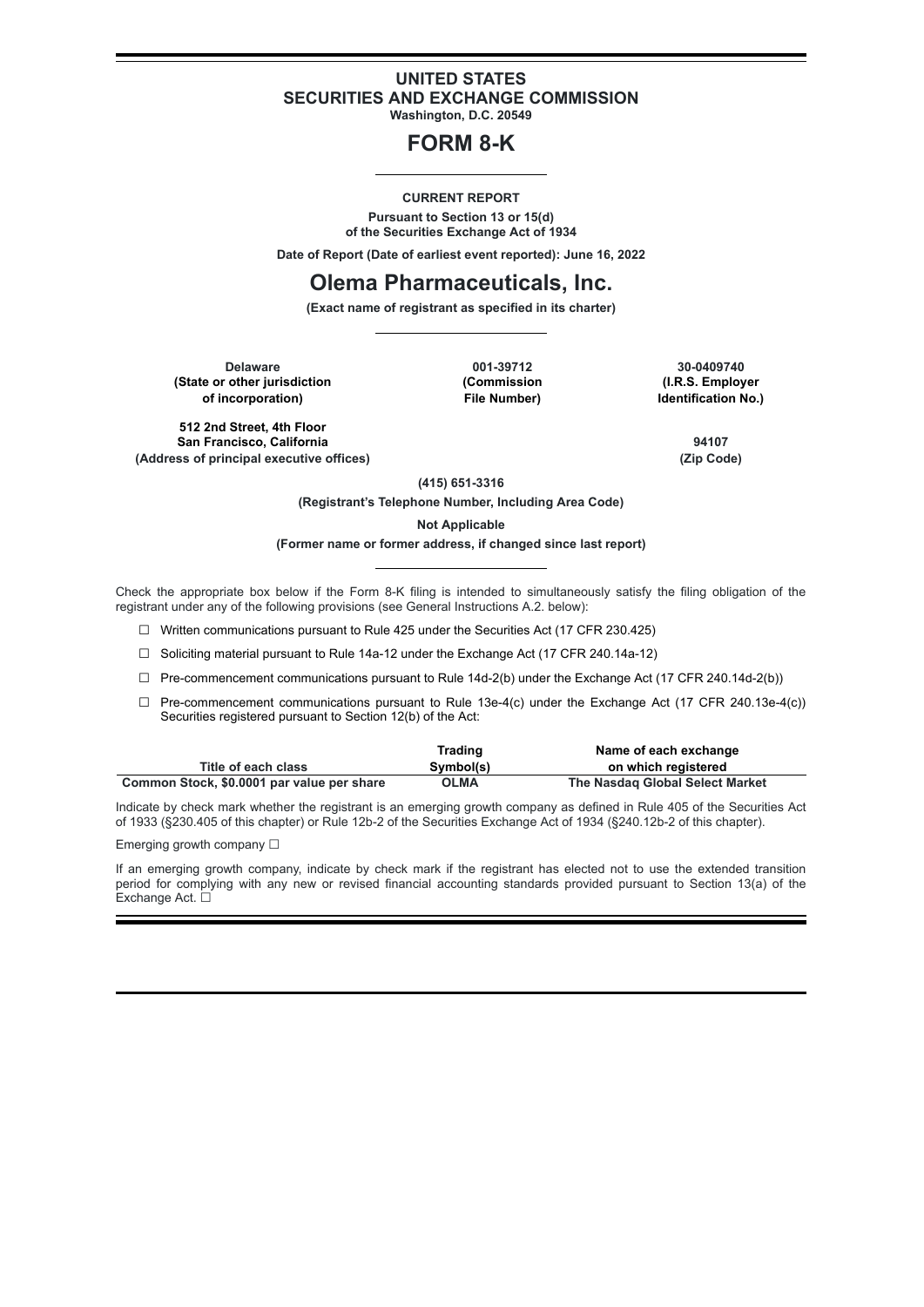## **Item 5.07 Submission of Matters to a Vote of Security Holders.**

On June 16, 2022, Olema Pharmaceuticals, Inc. (the "*Company*") held its annual meeting of stockholders (the "*Annual Meeting*"). The following is a brief description of each matter voted upon at the Annual Meeting, as well as the number of votes cast for or against each matter and the number of abstentions and broker non-votes with respect to each matter. A more complete description of each matter is described in more detail in the Company's definitive proxy statement filed with the Securities and Exchange Commission on April 28, 2022 (the "*Proxy Statement*").

## **Proposal 1—***Election of Directors*

|                              |            | <b>Final Voting Results</b> |                                   |  |
|------------------------------|------------|-----------------------------|-----------------------------------|--|
| <b>Nominees</b>              | For        | Withheld                    | <b>Broker</b><br><b>Non-Votes</b> |  |
| Cynthia Butitta              | 25.158.671 | 2.427.936                   | 2.442.960                         |  |
| Cyrus Harmon, Ph.D.          | 24.729.582 | 2.857.025                   | 2.442.960                         |  |
| Graham Walmsley, M.D., Ph.D. | 25.116.924 | 2.469.683                   | 2.442.960                         |  |

The Company's stockholders elected each of the three nominees for Class II director to hold office until the Company's 2025 annual meeting of stockholders and until their respective successors have been duly elected and qualified.

## **Proposal 2—***Advisory Vote on Executive Compensation*

| <b>Final Voting Results</b> |            |           |           |                  |  |  |  |
|-----------------------------|------------|-----------|-----------|------------------|--|--|--|
|                             | Broker     |           |           |                  |  |  |  |
|                             | For        | Against   | Abstain   | <b>Non-Votes</b> |  |  |  |
|                             | 21.851.764 | 3.812.824 | 1.922.018 | 2.442.960        |  |  |  |

The Company's stockholders approved, on an advisory basis, the compensation awarded to the Company's named executive officers, as disclosed in the Proxy Statement.

## **Proposal 3—***Advisory Vote on the Frequency of Stockholder Votes on Executive Compensation*

| <b>Final Voting Results</b> |         |         |           |  |  |  |  |
|-----------------------------|---------|---------|-----------|--|--|--|--|
| l Year                      | 2 Years | 3 Years | Abstain   |  |  |  |  |
| 25.259.988                  | 1.746   | 411,608 | 1,913,265 |  |  |  |  |

The stockholders indicated, on an advisory basis, the preferred frequency of every year for future stockholder advisory votes regarding compensation awarded to the Company's named executive officers, as disclosed in the Proxy Statement. In light of the vote of the stockholders on this proposal and consistent with the recommendation of the Company's Board of Directors, the Company will include a non-binding stockholder advisory vote to approve the compensation of its named executive officers in its proxy materials every year. The Company will hold such annual advisory votes until the next required vote on the frequency of stockholder votes on named executive officer compensation. The Company is required to hold votes on the frequency of holding future non-binding advisory votes on executive compensation every six calendar years.

#### **Proposal 4—***Ratification of Selection of Independent Registered Public Accounting Firm*



The Company's stockholders ratified the selection by the Audit Committee of the Board of Directors of Ernst & Young LLP as the Company's independent registered public accounting firm for the year ending December 31, 2022.

No other matters were submitted for stockholder action.